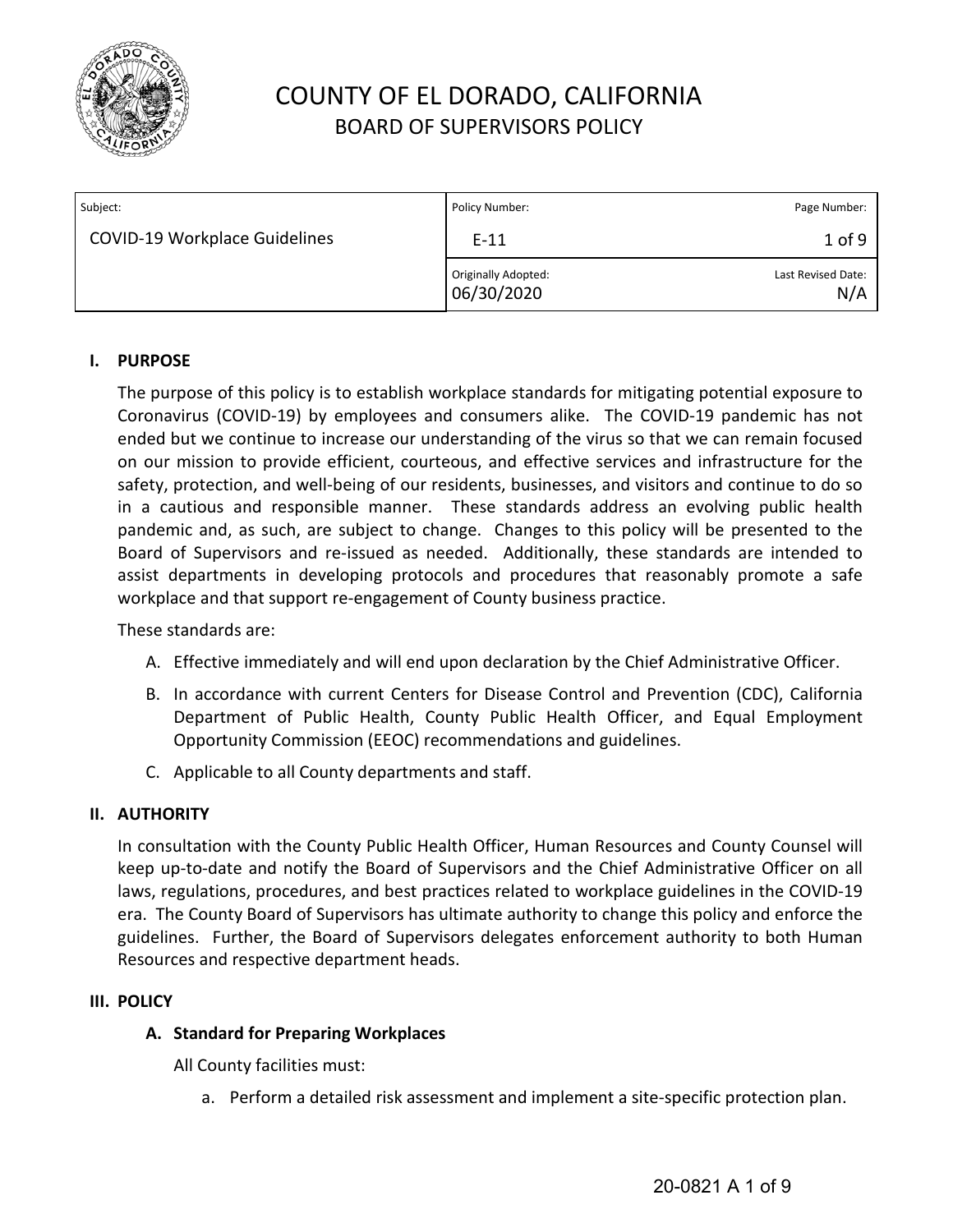

| Subject:                             | Policy Number:                    | Page Number:              |
|--------------------------------------|-----------------------------------|---------------------------|
| <b>COVID-19 Workplace Guidelines</b> | $E-11$                            | $2$ of 9                  |
|                                      | Originally Adopted:<br>06/30/2020 | Last Revised Date:<br>N/A |

- b. Train employees on how to limit the spread of COVID-19, including how to recognize and **[screen for symptoms](https://www.cdc.gov/coronavirus/2019-ncov/symptoms-testing/symptoms.html?CDC_AA_refVal=https%3A%2F%2Fwww.cdc.gov%2Fcoronavirus%2F2019-ncov%2Fsymptoms-testing%2Findex.html) of infection**, and steps to take to reduce further transmission through self-isolation and safe work practices.
- c. Develop and implement individual prevention measures and workplace engineering controls.
- d. Develop and implement effective cleaning and disinfecting protocols.
- e. Implement and maintain physical distancing requirements.

## **B. Worksite-Specific Protection Plan**

All County departments must establish and maintain a written worksite-specific COVID-19 protection plan at every office location, perform a comprehensive risk assessment of all work areas, and designate a person at each office workspace (preferably the Safety Coordinator) to implement the plan. Each department must assess their services, schedules, facilities, and positions to determine protocols that need to be implemented to safely and effectively return employees to their respective worksites. Prior to implementation, the plan shall be approved by the Health and Human Services Agency - Public Health Division (County Public Health) and must:

- a. Be specific
- b. Identify all operation activities and job tasks for potential exposure risk to COVID-19
	- 1. For example, staff interacts directly with the public (i.e., reception, close contact may be a moderate risk); field deployment staff (i.e., announced vs. unannounced with unknown public interaction may be moderate to high risk); and staff does not interact with the public (i.e., back office staff which may be low risk). Direct conversation with County Public Health may be necessary to identify the different levels of potential exposures.
- c. Include control measures to eliminate or reduce such exposures

Note: The CDC has specialized guidelines for [health care](https://www.cdc.gov/coronavirus/2019-ncov/hcp/index.html) settings and for [first](https://www.cdc.gov/coronavirus/2019-ncov/community/first-responders.html) [responders and law enforcement](https://www.cdc.gov/coronavirus/2019-ncov/community/first-responders.html) that should be reviewed by the applicable departments and followed as closely as possible along with specific local guidance by the County Public Health Officer.

d. Each department should assess the way services are delivered and implement actions to: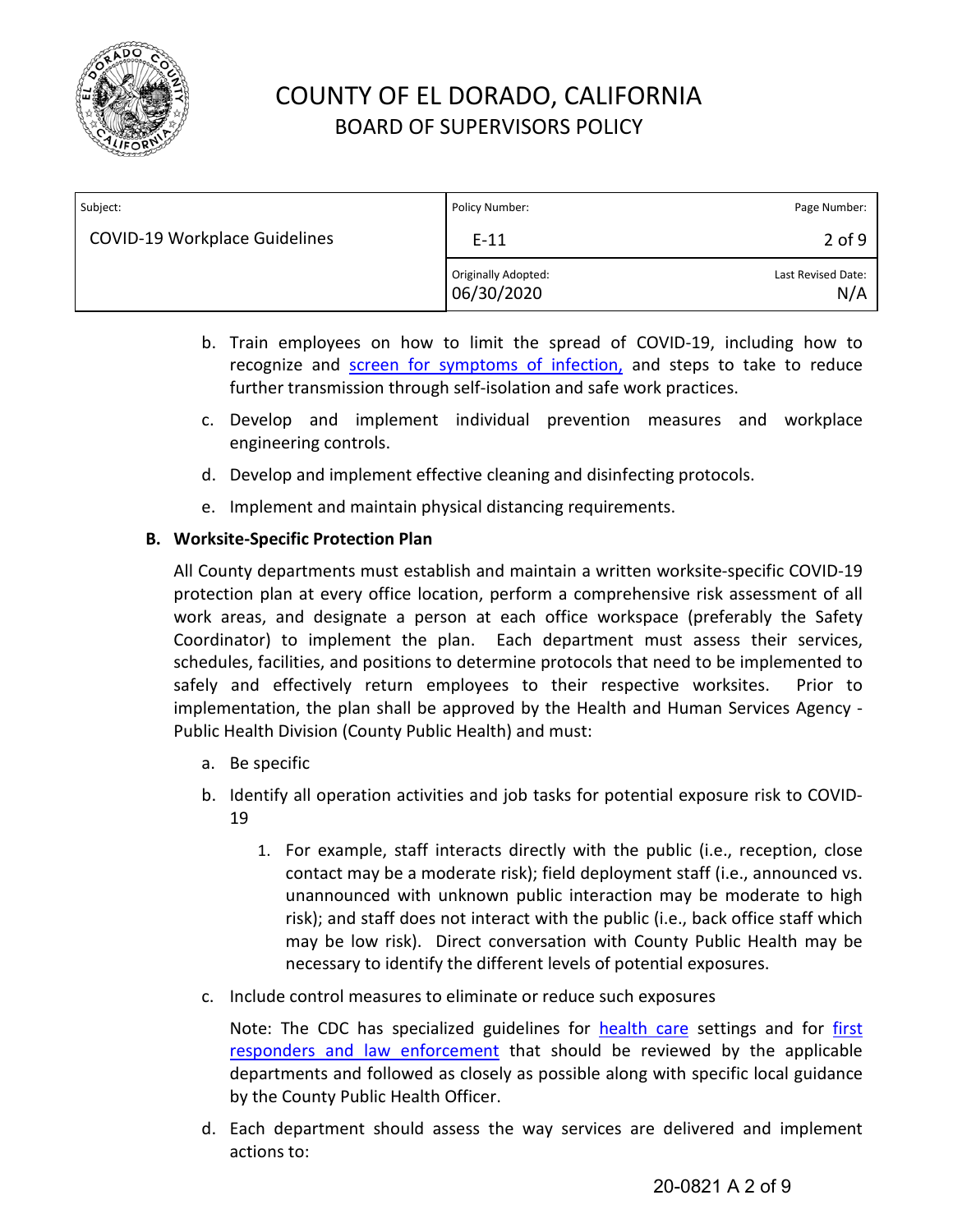

| Subject:                             | Policy Number:                    | Page Number:              |
|--------------------------------------|-----------------------------------|---------------------------|
| <b>COVID-19 Workplace Guidelines</b> | $E-11$                            | $3$ of 9                  |
|                                      | Originally Adopted:<br>06/30/2020 | Last Revised Date:<br>N/A |

- 1. Maximize and maintain physical distancing.
- 2. Promote, develop, and maintain remote services technology (e.g., phone/video/web/kiosk).
- 3. Design a work flow at public counters that maximizes physical distancing, minimizes personal interaction time, directs foot traffic movement of the public to control and reduce crowding (e.g., phone or online communication, drop box, sneeze guards, entrance/egress direction signs and waiting position markers).
- 4. Close or restrict occupancy in common areas consistent with physical distancing standards.
- 5. Implement practices and protocols for field workers and work crews to identify individual(s) displaying visual signs of the COVID illness while working in the community.
- 6. Provide necessary equipment in the form of distancing technology, general exposure protection devices, and personnel protective equipment (PPE) appropriate to the activity and work location.
- 7. Control staff occupancy in all office environments consistent with physical distancing standards and/or in consideration of space exposure mitigation redesigns (e.g., stagger shifts and meal breaks, alternate onsite days, added cubicle barrier separation, etc.).
- 8. Continue teleworking as appropriate. The County has developed a Temporary Telework Arrangement Policy (included on EDCNET) for approving and implementing telework arrangements during the COVID-19 pandemic. However, there are some positions within the County that require employees to be physically present in the workplace. In these cases, regular leave policies and procedures should be followed for employees who prefer not to report to work.
- 9. Strongly encourage the use of non-contact forms when greeting others (e.g., handshakes and other contact greetings should be discontinued).
- e. Utilizing the education packet prepared by County Public Health, departments shall train and communicate the protection plan with all employees.
- f. Regularly evaluate the office workspace for compliance with the worksite-specific (COVID-19) protection plan and document and correct any deficiencies identified. 20-0821 A 3 of 9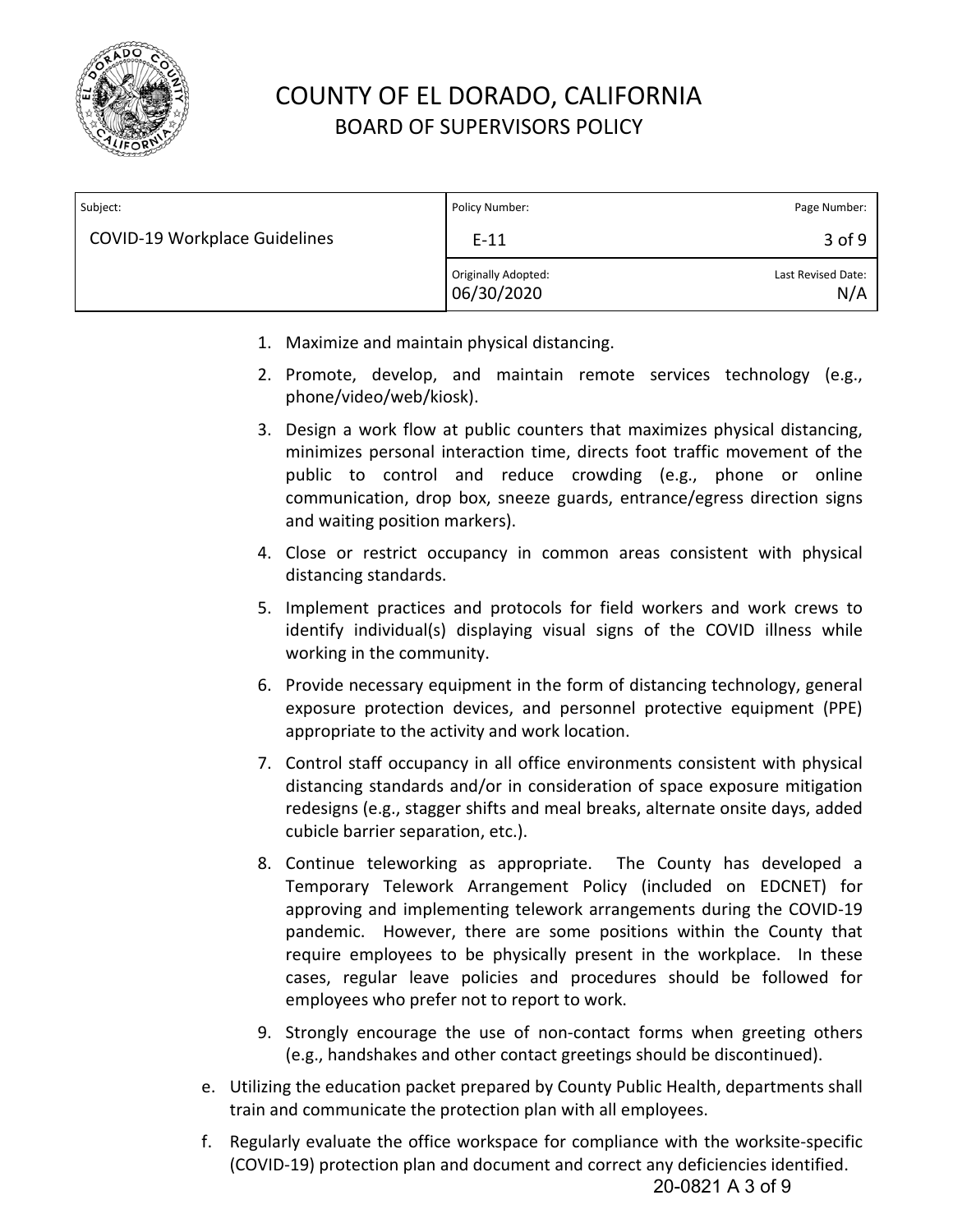

| Subject:                             | Policy Number:                    | Page Number:              |
|--------------------------------------|-----------------------------------|---------------------------|
| <b>COVID-19 Workplace Guidelines</b> | $E-11$                            | 4 of 9                    |
|                                      | Originally Adopted:<br>06/30/2020 | Last Revised Date:<br>N/A |

- g. To assist with creating a worksite-specific COVID-19 protection plan, refer to the [State of California Coronavirus \(COVID-19\) Response: State wide Industry Guidance](https://covid19.ca.gov/industry-guidance/#:%7E:text=Perform%20a%20detailed%20risk%20assessment,Implement%20disinfecting%20protocols) [to Reduce Risk for guidance.](https://covid19.ca.gov/industry-guidance/#:%7E:text=Perform%20a%20detailed%20risk%20assessment,Implement%20disinfecting%20protocols) When complete, County Public Health must review and approve the plan prior to 1) posting the industry-specific checklist in respective workplaces, and 2) including such in the employee training plan.
	- 1. When ready for review, the plan should be submitted to [ph.clinic@edcgov.us](mailto:ph.clinic@edcgov.us)

## **C. Health Insurance Portability and Accountability Act**

The Health Insurance Portability and Accountability Act (HIPPA) requires that any health information be kept private and confidential. Therefore, County departments and all employees must ensure that any health information received remains confidential to the full extent possible. However, some information may be required to be shared with County Public Health pursuant to applicable exceptions in HIPPA or applicable California State privacy law.

### **D. Travel**

All non-essential travel to trainings and conferences should be avoided. Check the [CDC's](https://wwwnc.cdc.gov/travel) [Traveler's Health Notices](https://wwwnc.cdc.gov/travel) prior to any travel.

a. Employees who become sick while travelling or on temporary assignment should notify their supervisor and promptly call a healthcare provider for advice as needed.

## **E. Self-Certification/Self-Assessment of Symptoms**

Employees should assess themselves for symptoms of COVID-19 before reporting to work. Employees with these symptoms or combinations of these symptoms may have COVID-19 infection:

- a. Subjective fever (99.6°F or higher) preferably objective (measured with thermometer)
- b. Cough
- c. Shortness of breath or difficulty breathing
- d. Chills
- e. Muscle pain
- f. Sore throat
- g. New loss of taste or smell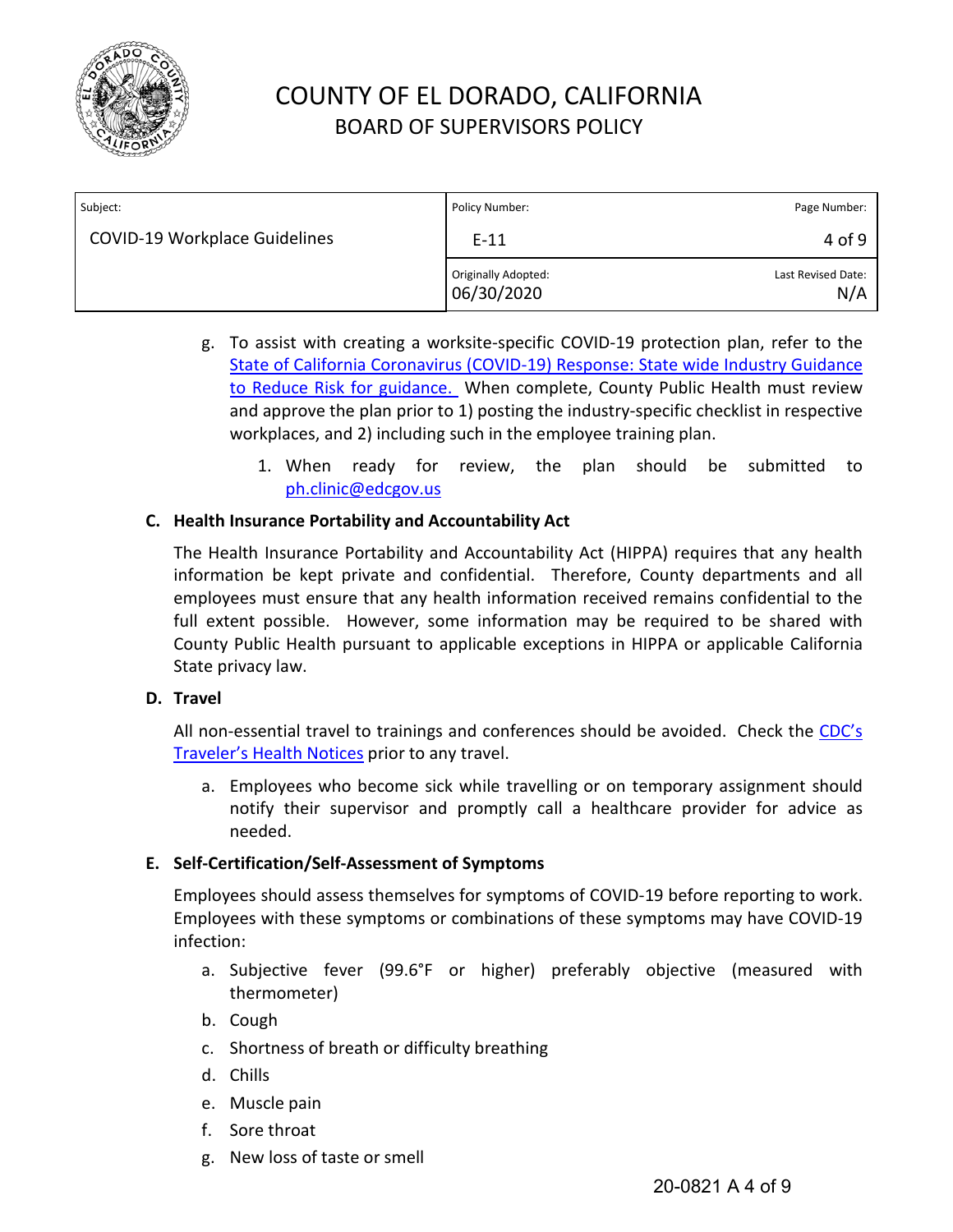

| Subject:                             | Policy Number:                    | Page Number:              |
|--------------------------------------|-----------------------------------|---------------------------|
| <b>COVID-19 Workplace Guidelines</b> | $E-11$                            | 5 of 9                    |
|                                      | Originally Adopted:<br>06/30/2020 | Last Revised Date:<br>N/A |

(NOTE: The CDC may update these symptoms, so please check the website periodically [https://www.cdc.gov/coronavirus/2019-ncov/symptoms-testing/symptoms.html\)](https://www.cdc.gov/coronavirus/2019-ncov/symptoms-testing/symptoms.html)

Employees who are sick or exhibiting symptoms suggestive of COVID-19 or other type of respiratory infection should stay home.

If an employee reports or exhibits these types of symptoms upon arrival to work, supervisors can direct the employee to leave and go home. Note: Supervisors that take this action must ensure that they are acting in a non-discriminatory and non-retaliatory manner when making the decision. Therefore, it is imperative to properly consider the situation before making the decision to send an employee home.

The decision to send an employee home should be based on the supervisor's observation or the employee's self-disclosure of the factors described above and with the sole intent and purpose of maintaining safe and healthy working conditions for employees. The supervisor should consult with the Director of Human Resources about the decision, and document and save the reason(s) for the decision. Refer to the County of El Dorado COVID-19 Pandemic – Frequently Asked Questions for Supervisors and Managers for comprehensive guidelines, instructions, and information on this topic.

**DO NOT DISCLOSE** the name of the employee or any information provided to anyone except with the above noted parties until additional direction is received.

Steps to take if an employee reports (1) being test positive for COVID-19 infection, (2) having physical symptoms or being a contact to a COVID positive household member, or (3) displays symptoms suggestive of COVID or other respiratory infection upon arrival or while at the worksite:

- a. Instruct the employee to remain or return home.
- b. Instruct the employee to contact their medical provider should symptoms worsen and seek care appropriately.
- c. Inform the employee that a Public Health Nurse from the County Communicable Disease (CD) unit will be contacting them for further information, assessment, and instructions.
- d. Supervisor/manager notifies CD Public Health at 530-621-6320 select option 1 (Monday-Friday 6 AM – 5 PM) providing:
	- Caller name
	- Department work unit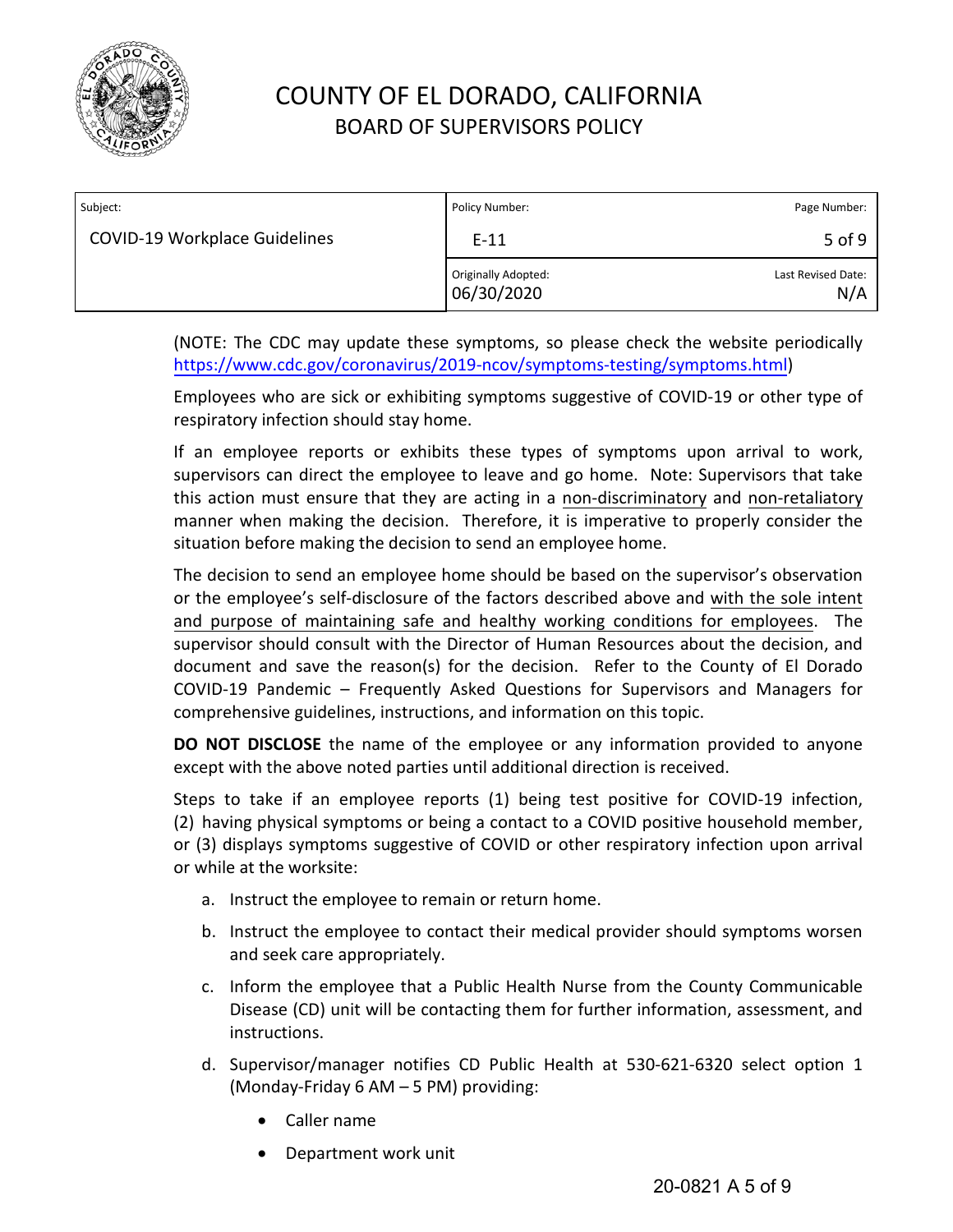

| Subject:                             | Policy Number:                    | Page Number:              |
|--------------------------------------|-----------------------------------|---------------------------|
| <b>COVID-19 Workplace Guidelines</b> | $E-11$                            | 6 of 9                    |
|                                      | Originally Adopted:<br>06/30/2020 | Last Revised Date:<br>N/A |

- Caller contact information
- Employee name
- Position classification
- Employee contact information

The role of the CD Public Health Nurse is to further assess the situation in terms of symptom characteristics, potential worksite exposure risk, transmission and environmental contamination mitigation, isolation requirements, and return to work clearance as applicable. All specific personnel health information obtained by the CD Public Health Nurse in relation to potential COVID-19 infection is held in the strictest confidence in accordance to California confidentiality law, HIPAA, and California Health and Safety Code Title 17 Communicable Disease statute.

If the employee has been at the workplace within the last three (3) days, contact Russ Fackrell at 530-621-7596 to do a thorough cleaning of the work area, division area, or department (i.e., general work surfaces, communal equipment key pads/surfaces preferably with Lysol wipes or comparable). The appropriate staff will be dispatched to the workplace after consultation with County Public Health regarding the assessment of the case presentation.

The CD Public Health Nurse will advise of further action required, if necessary.

**Note**: Currently, there are no California Division of Occupational Safety and Health guidelines that require a minimum period of time where the workspace has to be empty prior to cleaning. Information on COVID-19 survival outside the human host has been found to be variable depending on environmental conditions and the type of surface live virus particles are deposited on. Cloth materials have the shortest survival length with solid surfaces having the longest.

Please refer to the County of El Dorado COVID-19 – Frequently Asked Questions for Supervisors and Managers for additional information as well as CDC recommendations for cleaning and disinfecting work spaces noted in Section II.F. of this policy.

## **F. Cleaning and Disinfecting Protocols**

Departments shall develop and institute a protocol for cleaning and disinfecting both public and employee work spaces following general [CDC recommendations for cleaning](https://www.cdc.gov/coronavirus/2019-ncov/community/organizations/cleaning-disinfection.html) [and disinfecting work spaces](https://www.cdc.gov/coronavirus/2019-ncov/community/organizations/cleaning-disinfection.html) and use of [EPA approved disinfectants](https://www.epa.gov/pesticide-registration/list-n-disinfectants-use-against-sars-cov-2-covid-19) as available. Consultation with County Public Health for unique or unusual application is encouraged.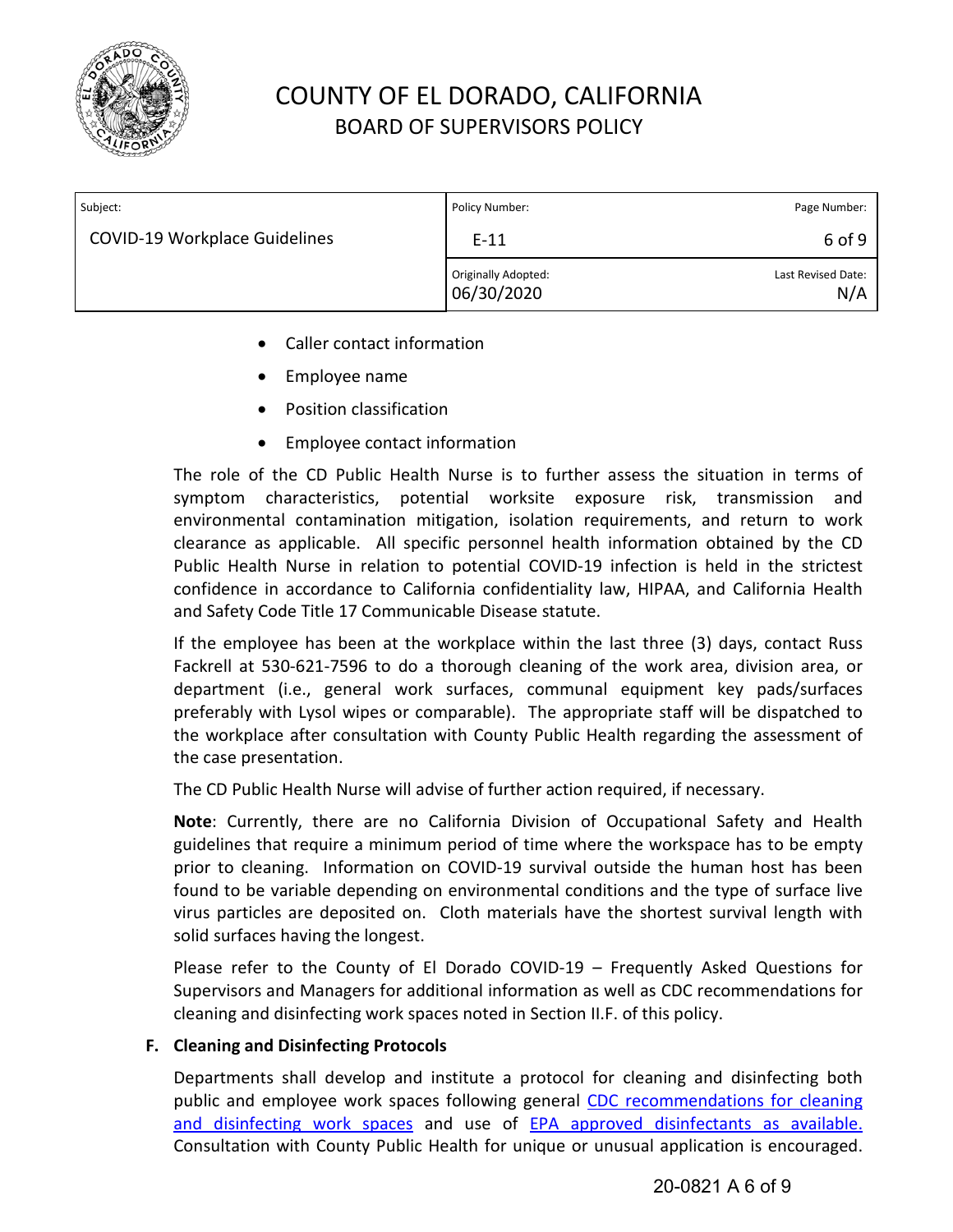

| Subject:                             | Policy Number:                    | Page Number:              |
|--------------------------------------|-----------------------------------|---------------------------|
| <b>COVID-19 Workplace Guidelines</b> | $E-11$                            | 7 of 9                    |
|                                      | Originally Adopted:<br>06/30/2020 | Last Revised Date:<br>N/A |

Employees using County approved cleaners or disinfectants should wear gloves or other protective equipment as required by the product instructions.

## **G. Physical Distancing Standards**

Physical distancing is the practice of reducing close contact between people to slow the spread of infections or diseases. Physical distancing precautions include limiting large groups of people coming together, closing buildings, and cancelling events. It also means staying at least six (6) feet away from others to reduce the possibility of disease transmission. Refer to the [CDC Physical Distancing](https://www.cdc.gov/coronavirus/2019-ncov/prevent-getting-sick/social-distancing.html) guidelines for further information. Physical distancing measures are applicable to all County locations, facilities, and work areas and include:

- a. Front counters and lobbies
- b. Entrances and exits
- c. Elevators, stairwells, and hallways
- d. Conference/meeting rooms (e.g., meetings in alternate formats, or in-person meetings using large conference rooms with ventilation and ensure a distance of at least six feet)
- e. Bathrooms determine how many people can enter at the same time and post signs
- f. Lunchrooms stagger lunch and break schedules; increase physical distancing between tables and chairs; where possible, create outdoor break areas with shade cover and seating that ensures physical distancing; consider suspending shared equipment
- g. Copy rooms have sanitizing products (wipes/spray) available for employees to wipe copier controls or shared equipment after each use; post signage to help employees understand the copy room/shared equipment protocols
- h. Vehicles sanitize before and after each use. Although single occupancy is recommended, depending on the size, employees should be limited to 2-3 occupants in the vehicle at a time.
	- 1. If transporting multiple individuals, whether employees or clients, face coverings are required. When no passengers are present, face coverings are strongly recommended.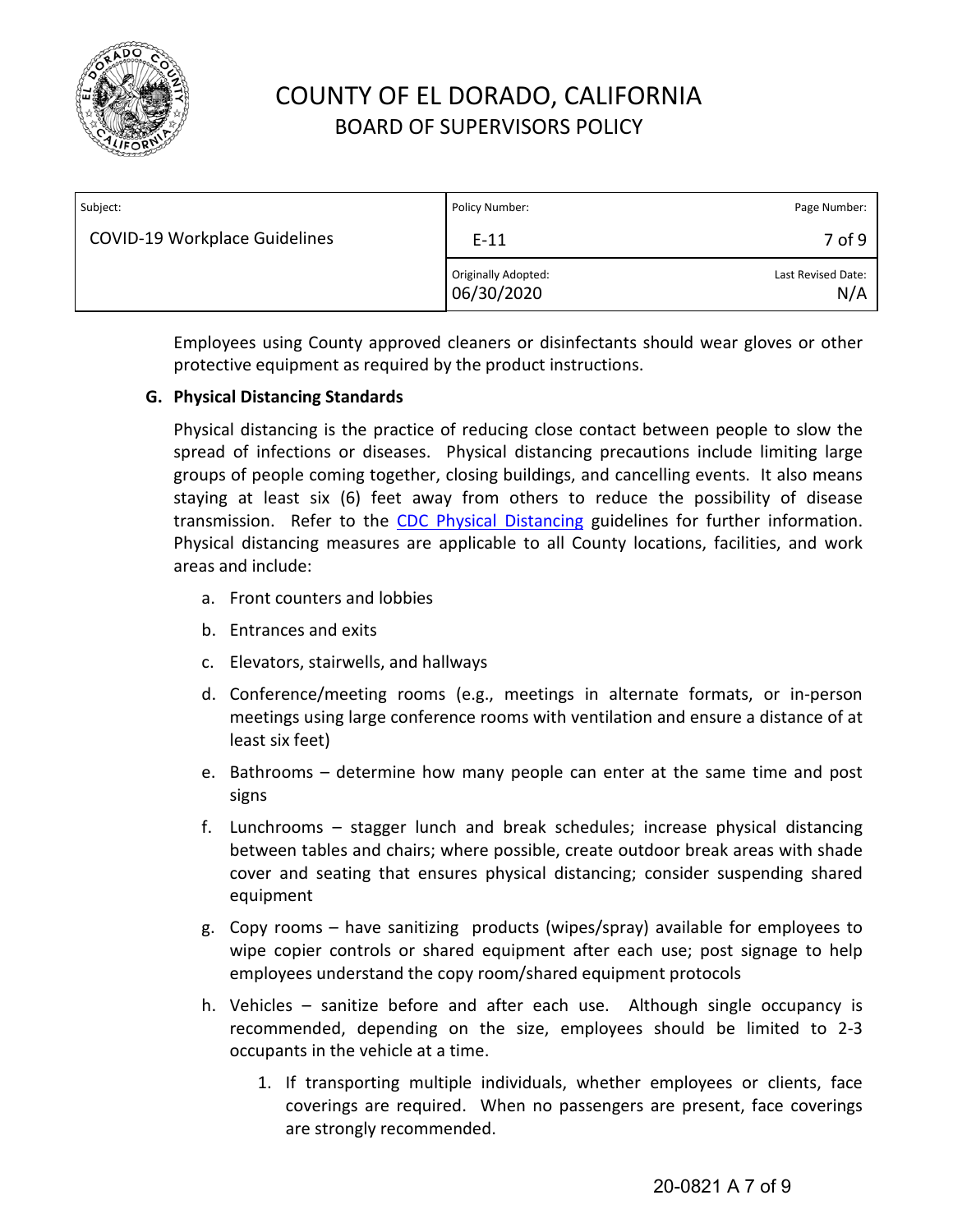

| Subject:                             | Policy Number:                    | Page Number:              |
|--------------------------------------|-----------------------------------|---------------------------|
| <b>COVID-19 Workplace Guidelines</b> | $E-11$                            | 8 of 9                    |
|                                      | Originally Adopted:<br>06/30/2020 | Last Revised Date:<br>N/A |

## **H. Personal Protective Equipment**

Face coverings are not considered PPE, whereas they protect exposure to others rather than exposure of the user. Examples of PPE include: N-95 respirators, class 2/3 procedure masks, gloves, goggles, face shields, and coveralls when appropriate. Correctly using PPE can reduce or prevent exposures. However, PPE alone should not be relied on in lieu of sound prevention planning, proactive behavior, or strong engineering controls (handwashing stations, ventilation filtration, barrier protection etc.). Employers should check the United States Department of Labor [OSHA](https://www.osha.gov/Publications/OSHA3990.pdf) and [CDC](https://www.cdc.gov/coronavirus/2019-ncov/hcp/ppe-strategy/index.html) websites regularly for updates about recommended protection strategies and designs.

### Face Coverings

The California Department of Public Health (CDPH) requires individuals to wear a face covering in high-risk settings. The state guidance specifies that individuals engaged in work, whether at the workplace or offsite, must wear face coverings when:

- a. Interacting with any member of the public in-person,
- b. Working in a space visited by the public, even if no member of the public is present, and
- c. Working in or walking through common areas of a business, such as hallways, stairways, and parking facilities.

State guidance broadly mandates the wearing of face coverings in most circumstances. Refer to the CDPH Guidance for the [Use of Face Coverings](https://www.cdph.ca.gov/Programs/CID/DCDC/CDPH%20Document%20Library/COVID-19/Guidance-for-Face-Coverings_06-18-2020.pdf) for detailed information and persons exempt from wearing face coverings. When requesting an exemption, employees are required to use the Human Resources prescribed Physician's form. Questions regarding non-restrictive alternatives should be discussed with the immediate supervisor and/or Risk Management.

### Gloves

Depending on the nature of the department's business, the characteristics of contact with others, and the task being performed, the department may decide that gloves are necessary for employee safety. Gloves should not take the place of frequent and effective hand washing but will be available as appropriate.

### **I. Hand Washing and Hand Sanitizer**

Frequent handwashing with soap and water for at least 20 seconds remains the primary and preferred option for effective hand hygiene as it reduces all types of germs and